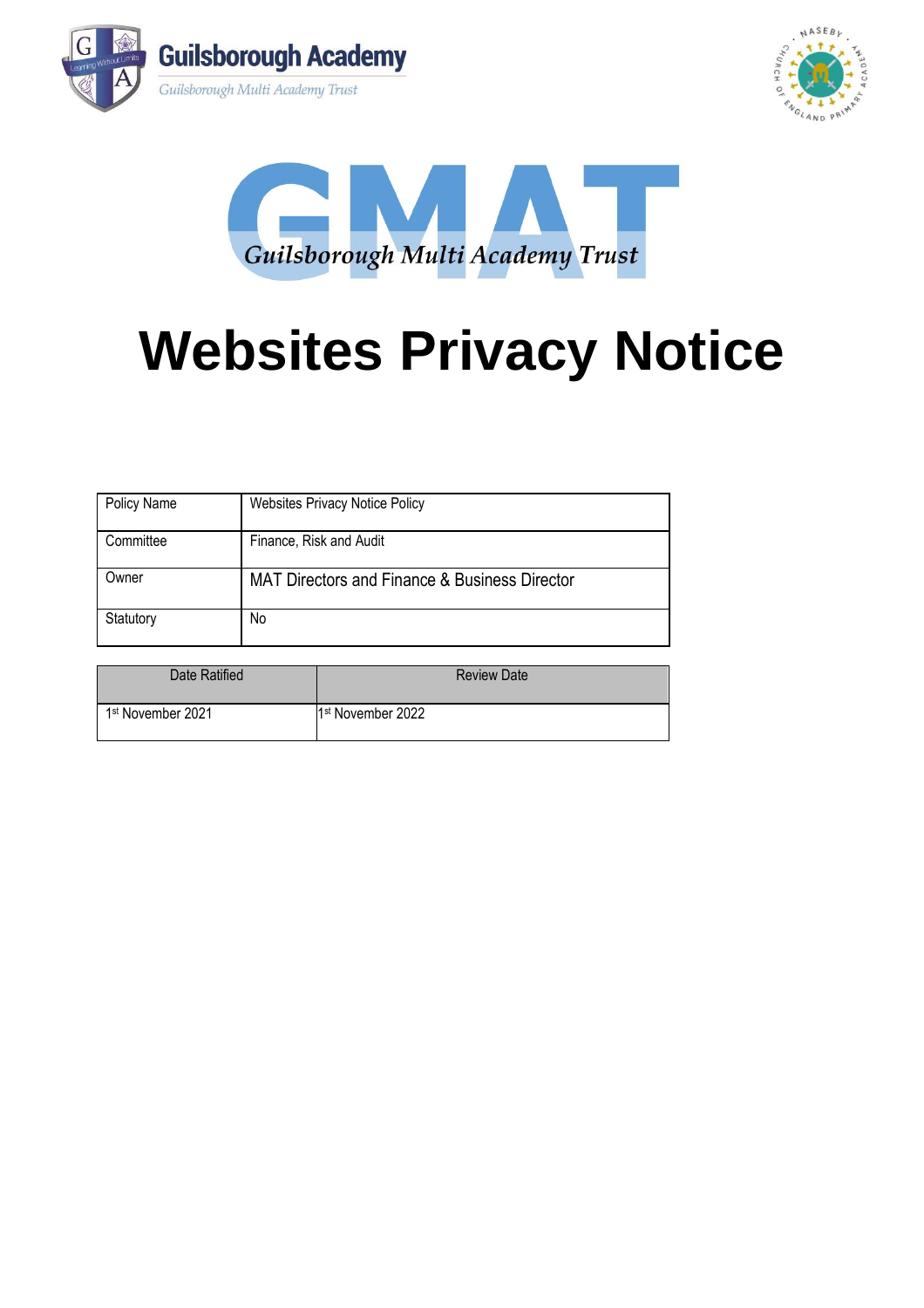# **Websites Privacy Notice:**

Under Data Protection Law, individuals have a right to be informed about how Guilsborough Multi Academy Trust, West Haddon Road, Guilsborough, Northampton NN6 8QE, uses any personal data held about them. We comply with this right by providing privacy notices to individuals where we are processing their personal data.

This privacy notice explains how we collect, store and use personal data about visitors to the school websites.

We, Guilsborough Multi Academy Trust, are the 'Data Controller' for the purposes of Data Protection Law.

Our Data Protection Officer is [The ICT Service](https://theictservice.org.uk/service/gdpr-dpo-service) (see 'Complaints' / 'Contact us' below).

# **The personal data we hold:**

We process data relating to individuals visiting our websites.

Our websites utilise online forms for you to contact us, register for events and request a prospectus. We will only collect personal data when we have your explicit consent to do so. All personal data is managed in accordance with our obligations as a Data Controller.

We may process technical data about your use of our websites, such as your browser type and version, operating system, time zone setting and location, referral source, length of visit, or navigation around the Sites (for instance, which pages are viewed and how long for). This data is aggregated and anonymised in such a way that it contains no information relating to any identifiable individual at all: it's not actually personal data but we mention it in this Policy for the sake of completeness. We process technical data for the purpose of improving our Sites.

# **Why we use this data:**

Personal information submitted to us through our websites will be used for the purposes specified in this policy or on the relevant pages of the websites. We may use your personal information for the following:

- administering our websites and business;
- personalizing our websites for you;
- enabling your use of any services available on our websites;
- providing third parties with statistical information about our users (but those third parties will not be able to identify any individual user from that information);
- dealing with inquiries and complaints made by or about you relating to our websites;
- keeping our websites secure and prevent fraud;
- verifying compliance with the terms and conditions governing the use of our websites; and
- other uses.

If you submit personal information for publication on our websites, we will publish and otherwise use that information in accordance with the license you grant to us.

Your privacy settings can be used to limit the publication of your information on our websites and can be adjusted using privacy controls on the websites.

You may choose to restrict the collection or use of your personal information in the following ways:

- Whenever you are asked to fill in a form on the websites, look for a box that you can tick to indicate that you do not want your information to be used for direct marketing.
- If you have previously agreed to us using your personal information for direct marketing, you may change your mind at any time by writing to us or using the contact form on the websites.

We will not, without your express consent, supply your personal information to any third party for their or any other third party's direct marketing.

# **Our lawful basis for using this data:**

We only collect and use personal information about you when the law allows us to. Most commonly, we use it where we need to:

- Comply with a legal obligation.
- Carry out a task in the public interest.
- We need to protect your, or someone else's, vital interests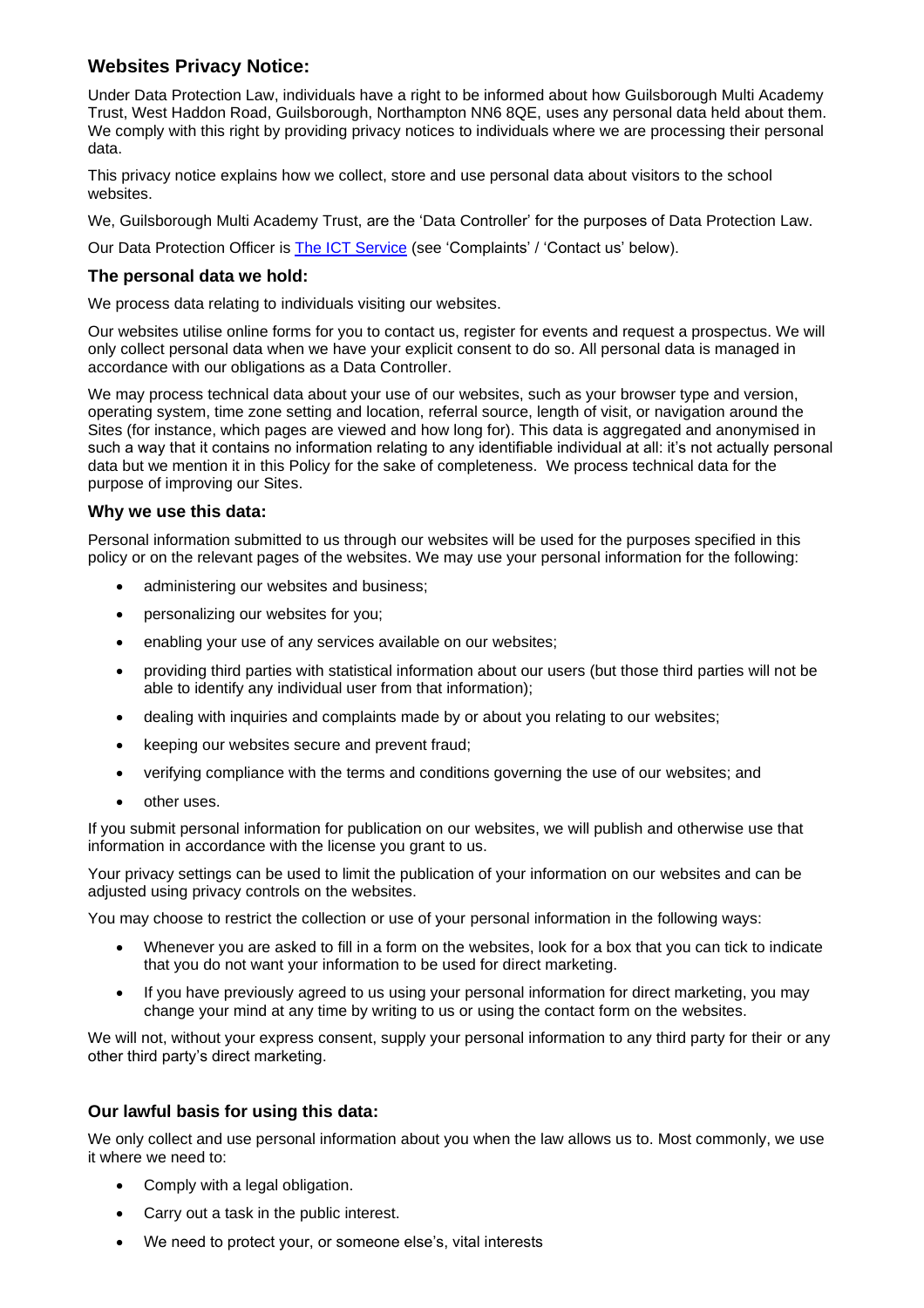Some of the reasons listed above for collecting and using personal information about you overlap, and there may be several grounds which justify the Trust's use of your data.

#### **How we store this data**

We are committed to ensuring that your information is secure. In order to prevent unauthorised access or disclosure, we have put in place suitable physical, electronic and managerial procedures to safeguard and secure the information we collect online.

Personal data we collect whenever you visit our websites is stored in line with Guilsborough Multi Academy Trust's Data Protection and UK GDPR Policy.

We will retain, and dispose of, the personal data of all visitors in accordance with the Retention Schedule set out in the Information and Record Management Society's Toolkit for Schools. This can be found [here.](https://irms.org.uk/page/AcademiesToolkit)

#### **Data sharing:**

We will not sell, distribute or lease your personal information to third parties unless we have your permission or are required by law to do so. We may use your personal information to send you promotional information about third parties which we think you may find interesting if you tell us that you wish this to happen.

#### **Transferring data internationally:**

Where we transfer personal data to a country or territory outside the United Kingdom, we will do so in accordance with Data Protection Law.

#### **How we use cookies**

A cookie is a small file which asks permission to be placed on your computer's hard drive. Once you agree, the file is added and the cookie helps analyse web traffic or lets you know when you visit a particular site. Cookies allow web applications to respond to you as an individual. The web application can tailor its operations to your needs, likes and dislikes by gathering and remembering information about your preferences.

We use traffic log cookies to identify which pages are being used. This helps us analyse data about web page traffic and improve our websites in order to tailor it to visitor needs. We use this information for statistical analysis purposes and then the data is removed from the system.

Overall, cookies help us provide you with better websites, by enabling us to monitor which pages you find useful and which you do not. A cookie in no way gives us access to your computer or any information about you, other than the data you choose to share with us.

You can choose to accept or decline cookies. Most web browsers automatically accept cookies, but you can usually modify your browser settings to decline cookies if you prefer. This may prevent you from taking full advantage of the websites.

We take your privacy very seriously and comply with the recent UK and EU law on handling cookies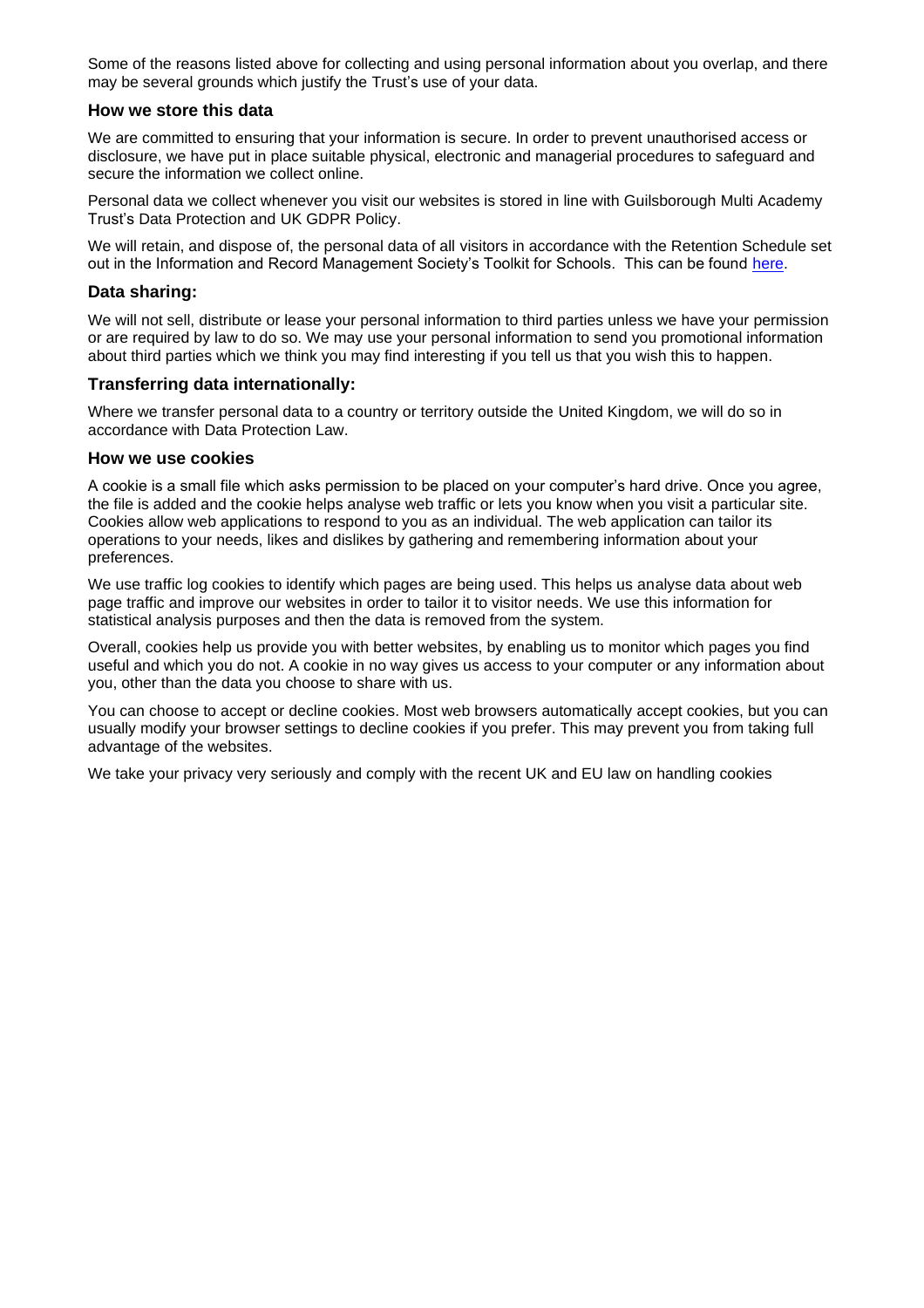# **Cookies used on these websites**

| <b>Cookie Name</b>                | <b>What it does</b>                                                                                                                                                                                            |
|-----------------------------------|----------------------------------------------------------------------------------------------------------------------------------------------------------------------------------------------------------------|
| <b>ASPSESSID</b>                  | Only set if you log into the websites, only used to<br>keep you logged into the websites.                                                                                                                      |
| Google Analytics<br>utma<br>_utmb | Used to track your movement around the websites.<br>We use this information to see what information is<br>popular and then tweak the websites to ensure<br>people access the most relevant information easily. |
| $\_$ utmc<br>$\_$ utmz            | This is a 3rd party cookie set by them and is<br>governed by their privacy policy, which can be found<br>at https://www.google.com/policies/privacy/                                                           |
| YouTube                           | This may be set if we have embedded a YouTube<br>video on a page.                                                                                                                                              |
|                                   | This is a 3rd party cookie set by them and is<br>governed by their privacy policy, which can be found<br>at https://www.google.com/policies/privacy/                                                           |
| Vimeo                             | This may be set if we have embedded a Vimeo<br>video on a page.                                                                                                                                                |
|                                   | This is a 3rd party cookie set by them and is<br>governed by their privacy policy, which can be found<br>at https://vimeo.com/cookie_policy                                                                    |
| Facebook                          | Only set if any official facebook widgets are included<br>in the site.                                                                                                                                         |
|                                   | This is a 3rd party cookie set by them and is<br>governed by their privacy policy, which can be found<br>at https://www.facebook.com/policy.php                                                                |
| Twitter                           | Only set if any official twitter widgets are included in<br>the site.                                                                                                                                          |
|                                   | This is a 3rd party cookie set by them and is<br>governed by their privacy policy, which can be found<br>at https://twitter.com/privacy                                                                        |

# **Your rights**

# **How to access the personal information we hold about you:**

Individuals have a right to make a 'subject access request' to gain access to personal information that the Trust holds about them.

If you make a subject access request, and if we do hold information about you, we will:

- Give you a description of it.
- Tell you why we are holding and processing it, and how long we will keep it for.
- Explain where we got it from, if not from you.
- Tell you who it has been, or will be, shared with.
- Let you know whether any automated decision-making is being applied to the data, and any consequences of this.
- Give you a copy of the information in an intelligible form.

You may also have a right for your personal information to be transmitted electronically to another organisation in certain circumstances.

If you would like to make a request, please contact Miss Furnell, Assistant Principal at info@guilsborough.northants.sch.uk